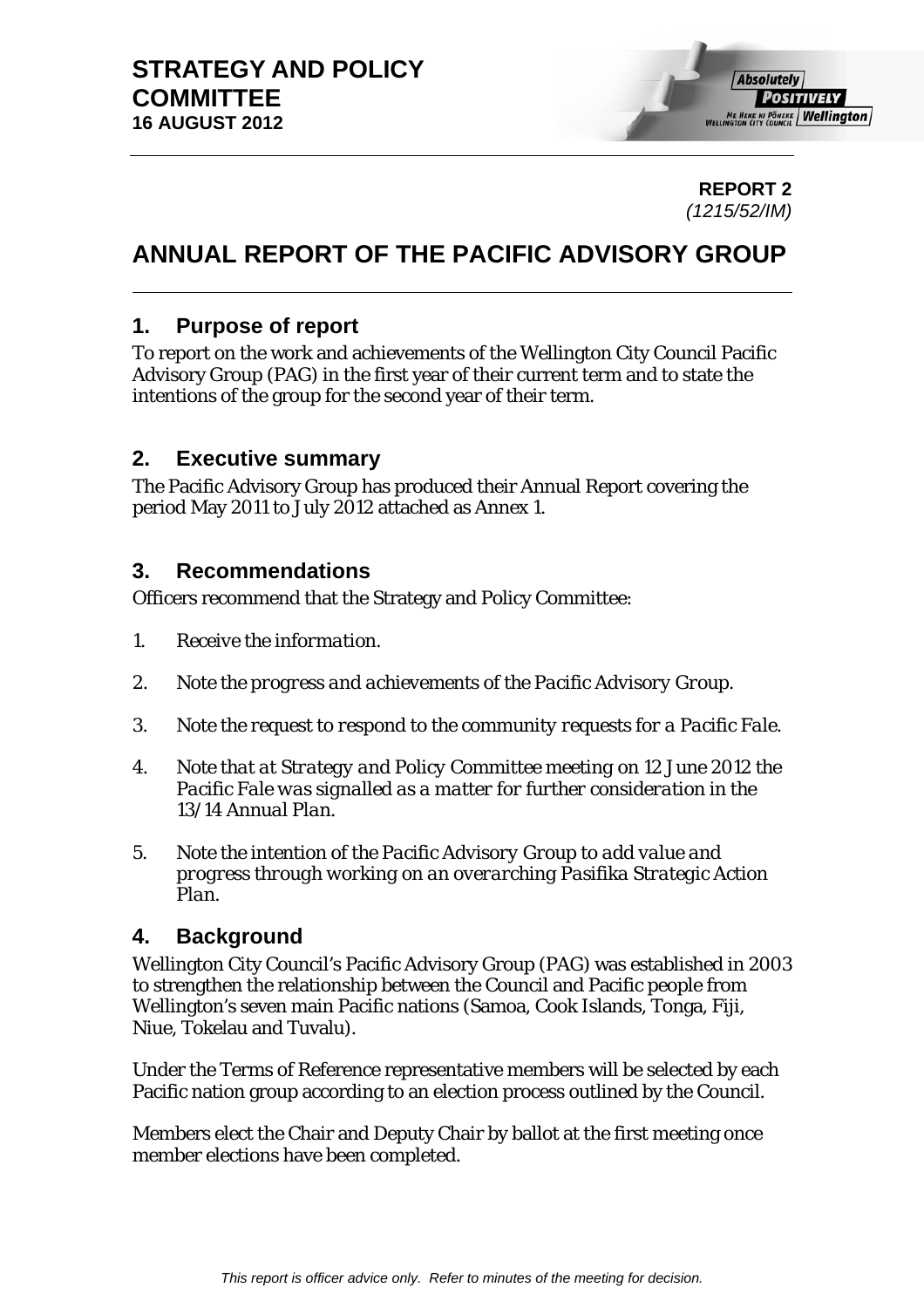The standard term of appointment is three years. A member can apply to be appointed for a second term. No member will be allowed to sit on the group for more than two consecutive terms.

The purpose of the PAG is to:

- represent Pacific people's views and provide feedback and advice to Council business units on the Council's strategy/policy development, planning, service delivery and activities, as and when required
- ensure Pacific people's opinions are represented in Council
- build Pacific people's knowledge of Council processes to enable them to participate in Council's decision-making processes
- ensure that the Council understands the specific needs of Pacific people (and different Pacific nation groups) and how these can best be addressed.

As an advisory group, the PAG informs the work and activities of the Council. It does not have the mandate or an independent budget to commission work or undertake activities outside of its advisory role.

The role of the group is to:

- advise the Council on challenges and issues faced by the Pacific population in Wellington City and relevant trends and opportunities
- advise the Council on engagement and consultation with Pacific people and communities
- liaise and share information with other Council advisory groups
- advise on potential new initiatives to be considered for inclusion in the Council's Long Term Plan and Annual Plan
- where required, present submissions on Council's plans and policies.

The group comprises 15 members in total – three members representing Samoa and two members representing each of the following nations: Cook Islands, Tonga, Fiji, Niue, Tokelau and Tuvalu.

PAG membership should include an appropriate balance of representation from:

- men and women as well as youth and senior Pacific people
- Pacific people born in New Zealand and in the Pacific

The group should include the range of skills and experience required for the group to adequately perform their role.

A Councillor is appointed to the group to act as a liaison between the group and the Council's other elected members. The appointed Councillor, Council liaison officer and other officers of the Council are not members of the PAG but will support the work of the group.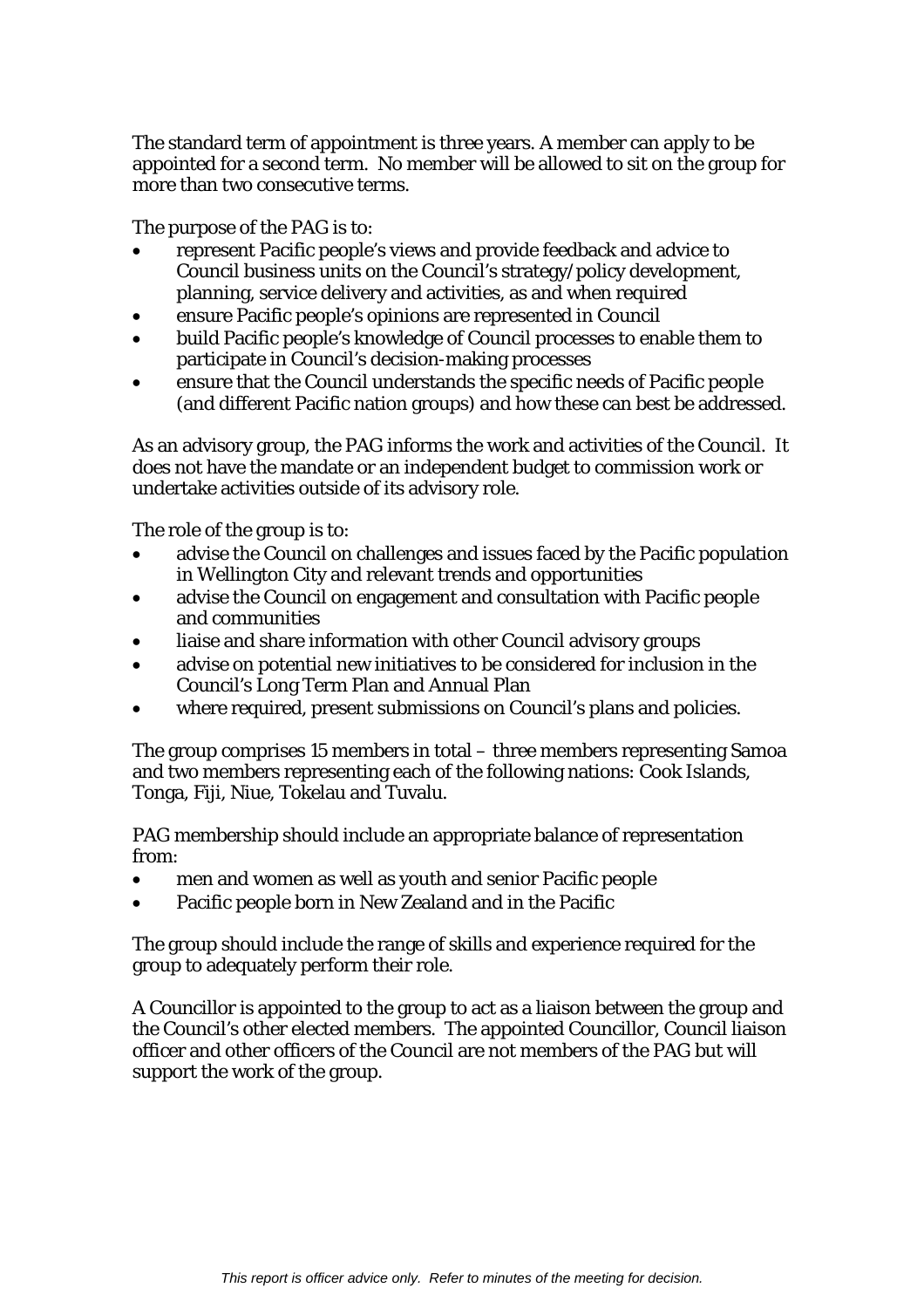# **5. Discussion**

The Annual Report from the Pacific Advisory Group is attached as Annex 1. It contains an acknowledgement of the Council's partnership with the Pacific Communities as well as highlighting issues the group would like the Council to consider:

- lack of a Pasifika Community development worker
- the development of a Pasifika Strategic Action plan
- an ongoing request for the Council to consider provision for a Pacific Fale.

In the deliberations on submissions to the Long Term Plan at SPC on 12 June 2012 the Pacific Fale was signalled as a matter for further consideration in the 13/14 Annual Plan.

## *5.1 Consultation and Engagement*

The Pacific Advisory Group has produced the report attached as Annex 1.

## *5.2 Financial considerations*

The Pacific Advisory Group Annual Report contains a request for the Council to respond to the wish from the Pacific Communities to have provision of a Pacific Fale.

### *5.3 Climate change impacts and considerations*

None of the issues or initiatives contained in the report have an impact on climate change.

## *5.4 Long-term plan considerations*

The Pacific Advisory Group Annual Report contains a request for the Council to respond to the wish from the Pacific Communities to have provision of a Pacific Fale.

## **6. Conclusion**

This report provides a brief summary of the progress and activity of the Pacific Advisory Group in the first year of their current term.

Contact Officer: Janette Wallace Gedge, Senior Advisor, Consultation and Engagement